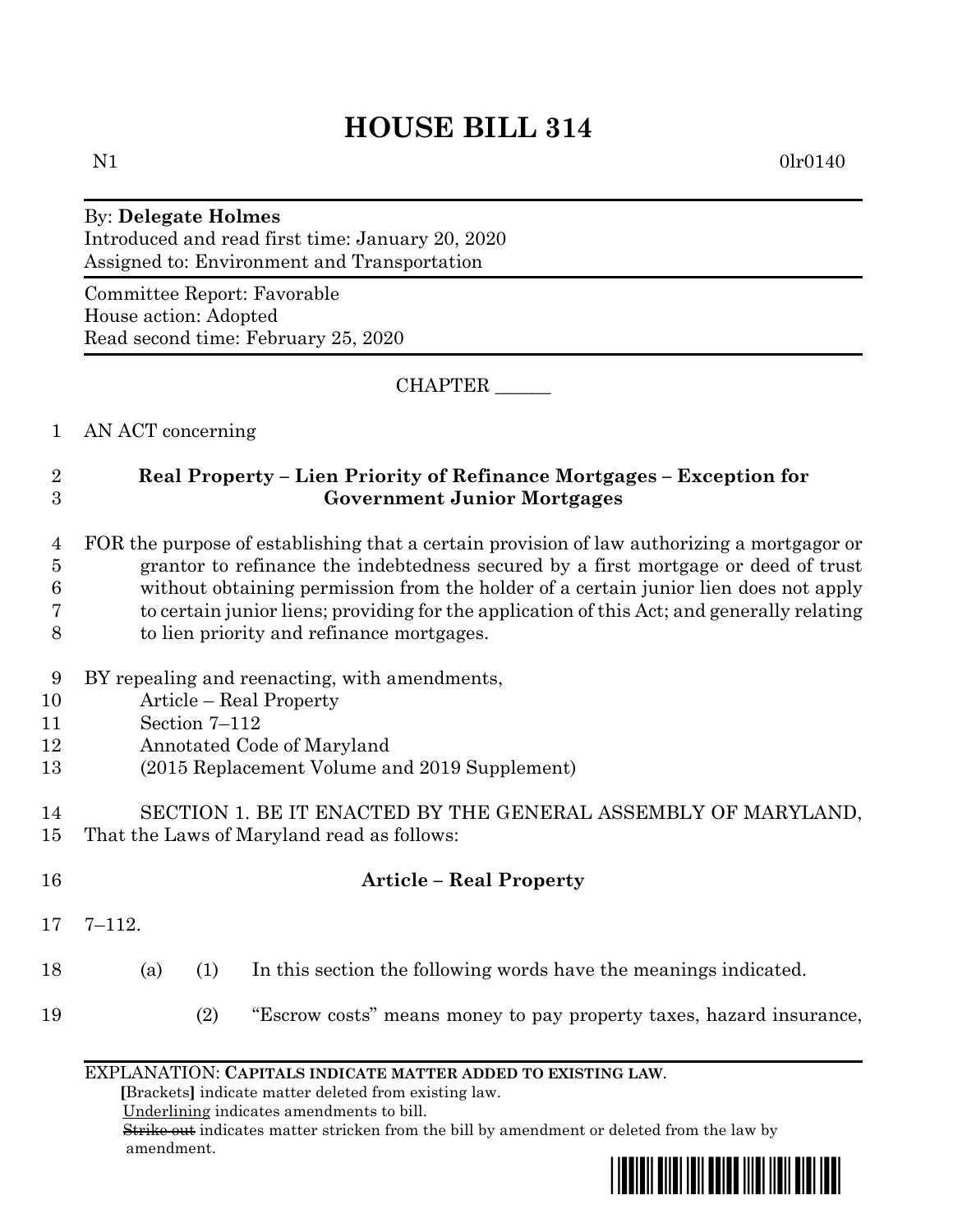#### **HOUSE BILL 314**

 mortgage insurance, and similar costs associated with real property secured by a refinance mortgage that a lender requires to be collected at closing and held in escrow.

 (3) (i) "Junior lien" means a mortgage, deed of trust, or other security instrument that is subordinate in priority to a first mortgage or deed of trust under § 3–203 of this article.

- (ii) "Junior lien" does not include:
- 
- 1. A judgment lien; or
- 2. A lien filed under the Maryland Contract Lien Act.

 (4) "Refinance mortgage" means a mortgage, deed of trust, or other security instrument given to secure the refinancing of indebtedness secured by a first mortgage or deed of trust.

 (5) "Residential property" means real property improved by four or fewer single family dwelling units that are designed principally and are intended for human habitation.

#### **(B) THIS SECTION DOES NOT APPLY TO A JUNIOR LIEN SECURING A LOAN MADE BY A STATE OR LOCAL GOVERNMENT AGENCY WITH A 0% INTEREST RATE.**

 **[**(b)**] (C)** A mortgagor or grantor who refinances in full the unpaid indebtedness secured by a first mortgage or deed of trust encumbering or conveying an interest in residential property at an interest rate lower than provided for in the evidence of indebtedness secured by the first mortgage or deed of trust is not required to obtain permission from the holder of a junior lien if:

 (1) The principal amount secured by the junior lien does not exceed \$150,000; and

 (2) The principal amount secured by the refinance mortgage does not exceed the unpaid outstanding principal balance secured by the first mortgage or deed of trust plus an amount not exceeding \$5,000 to pay closing costs and escrow costs.

 **[**(c)**] (D)** A refinance mortgage that meets the requirements of subsection **[**(b)**] (C)** of this section shall have, on recordation, the same lien priority as the first mortgage or deed of trust that the refinance mortgage replaces.

 **[**(d)**] (E)** A refinance mortgage that meets the requirements of subsection **[**(b)**] (C)** of this section shall include the following statement in bold or capitalized letters: "This is a refinance of a deed of trust/mortgage/other security instrument recorded among the land records of ............... county/city, Maryland in liber no. ....... folio ......., in the original principal amount of ............., and with the unpaid outstanding principal balance of ..............